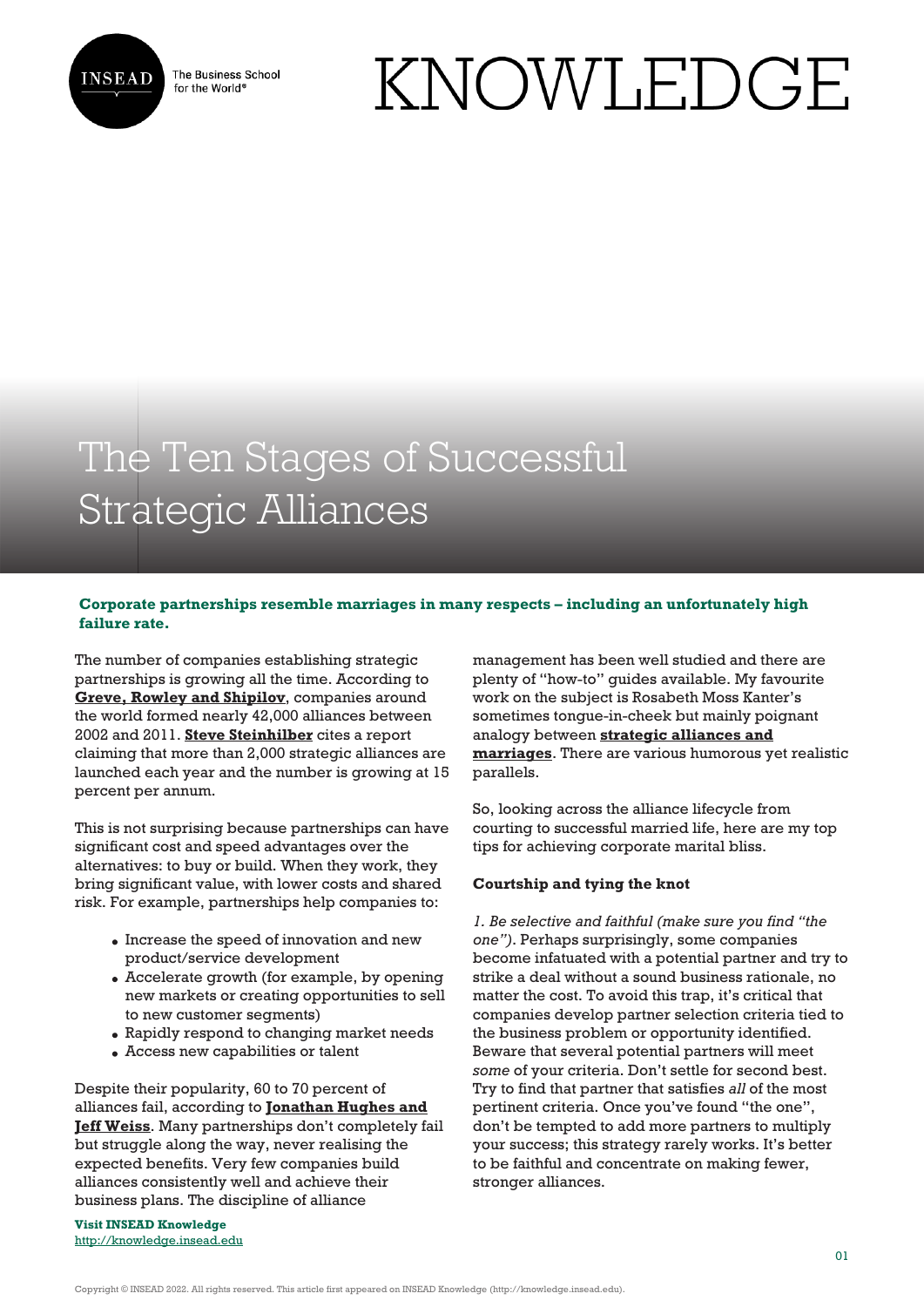*2. Find a win-win (the whole should be greater than the sum of the parts)*. Kanter refers to **[the](https://hbr.org/1994/07/collaborative-advantage-the-art-of-alliances) [importance of an interdependence](https://hbr.org/1994/07/collaborative-advantage-the-art-of-alliances)** where neither party can accomplish alone what both can do together. Steelcase, a leading global office furniture company, recently formed a partnership with Bolia.com, a top Scandinavian furniture designer. Steelcase did not have Scandinavian design and Bolia did not have business-to-business distribution. This combination created a growth opportunity for both organisations that neither could have achieved alone.

*3. Ensure leadership alignment (make sure that the chemistry is right)*. While the selection criteria are quite rationale in nature, the more emotional sense of attraction is just as important, especially between senior counterparts. If the chemistry is strong, the partnership is more likely to endure difficult times. When there is little chemistry, there is little resilience and a much greater risk of falling, even at the slightest hurdle.

*4. Create a simple contract (exchange vows but keep it simple)*. The conventional wisdom has been to put in place a detailed contract covering as many eventualities as possible. As the pace of business accelerates, developing such detailed contracts makes less sense. They take too much time to devise and do not inspire confidence between the partners. The best contracts are shorter, focusing on the critical aspects of the partnership and allowing wriggle room for the collaboration to evolve organically or for the partners to part ways.

#### **The honeymoon phase**

*5. Invest alongside one another (demonstrate your devotion).* Early investments show each partner's commitment. Think of it as a young couple sharing the burden of the deposit to buy their new home. These investments should be in proportion to the return that each partner expects to gain. Investments won't always be in cash. One or both sides might invest by temporarily seconding resources with specialised know-how to get the partnership off the ground.

*6. Push connections deeper into the organisations (get to know the extended family).* After the formalities of getting hitched have taken place at the highest levels, it's critical to forge connections deeper in the organisations. Partnerships can be romantic but if the extended families don't get along, watch out!

*7. Balance leading and lagging indicators (don't rush to judgment).* At the early stages of any partnership, it's important to be clear on the partnership's objectives and business plan. But these hard targets are typically lagging indicators whose evaluation takes time. In the honeymoon phase, it's more

**Visit INSEAD Knowledge** <http://knowledge.insead.edu> important to focus on the leading indicators of a successful partnership. For example, do both sides understand the business plan? Is information flowing easily between the two organisations? Is there a clear process for escalating issues? Hughes and Weiss talk about the need to develop goals pegged to alliance progress rather than to hard financial targets only.

#### **Real life sets in**

*8. Deliver on your end of the bargain (live up to expectations).* Ensure that you bring whatever you said you'd bring to the table. Kanter refers to "individual excellence" and "building on your strengths". Steelcase partnered with Officebricks, a manufacturer of acoustic cabins for open plan spaces. One of the reasons that Steelcase chose Officebricks was its industry-leading acoustic performance. Officebricks has continued to build on this strength and plans to launch a new product for Steelcase with even better acoustic absorption ratings.

*9. Blend formal governance with informal collaboration (keep communication lines open).* While long-distance marriages are not that common, long-distance corporate alliances are. This distance makes formal governance structures like alliance steering committees and operational management teams essential. But fluid and regular informal communication can be even more critical, enabling real-time, daily alliance management and issue resolution.

*10. Be open to different ways of collaborating (always keep your relationship fresh by trying new things).* Entering into a partnership is like taking an option on future collaboration potential. Unless you keep an open mind, you never know where the next opportunity to work together will come from.

#### **Partnerships are fragile**

A wise colleague once told me that partnerships are fragile. There must be a balance of give and take. Partners should learn and teach. Differences should be respected because they are why the partnership was formed in the first place. Perhaps a lack of awareness of this fragility is what leads most partnerships to fail. By focusing on the success factors identified above, your partnership will become more resilient and create value for the customers it was built to serve and, in turn, for the partners that created it.

*[Paul Sanders](https://knowledge.insead.edu/users/paulsanders) (INSEAD MBA ΄06D) is Director of Business Innovation, EMEA, at Steelcase.*

*Follow INSEAD Knowledge on [Twitter](http://www.twitter.com/inseadknowledge) and [Facebook](http://www.facebook.com/Knowledge.insead).*

Copyright © INSEAD 2022. All rights reserved. This article first appeared on INSEAD Knowledge (http://knowledge.insead.edu).